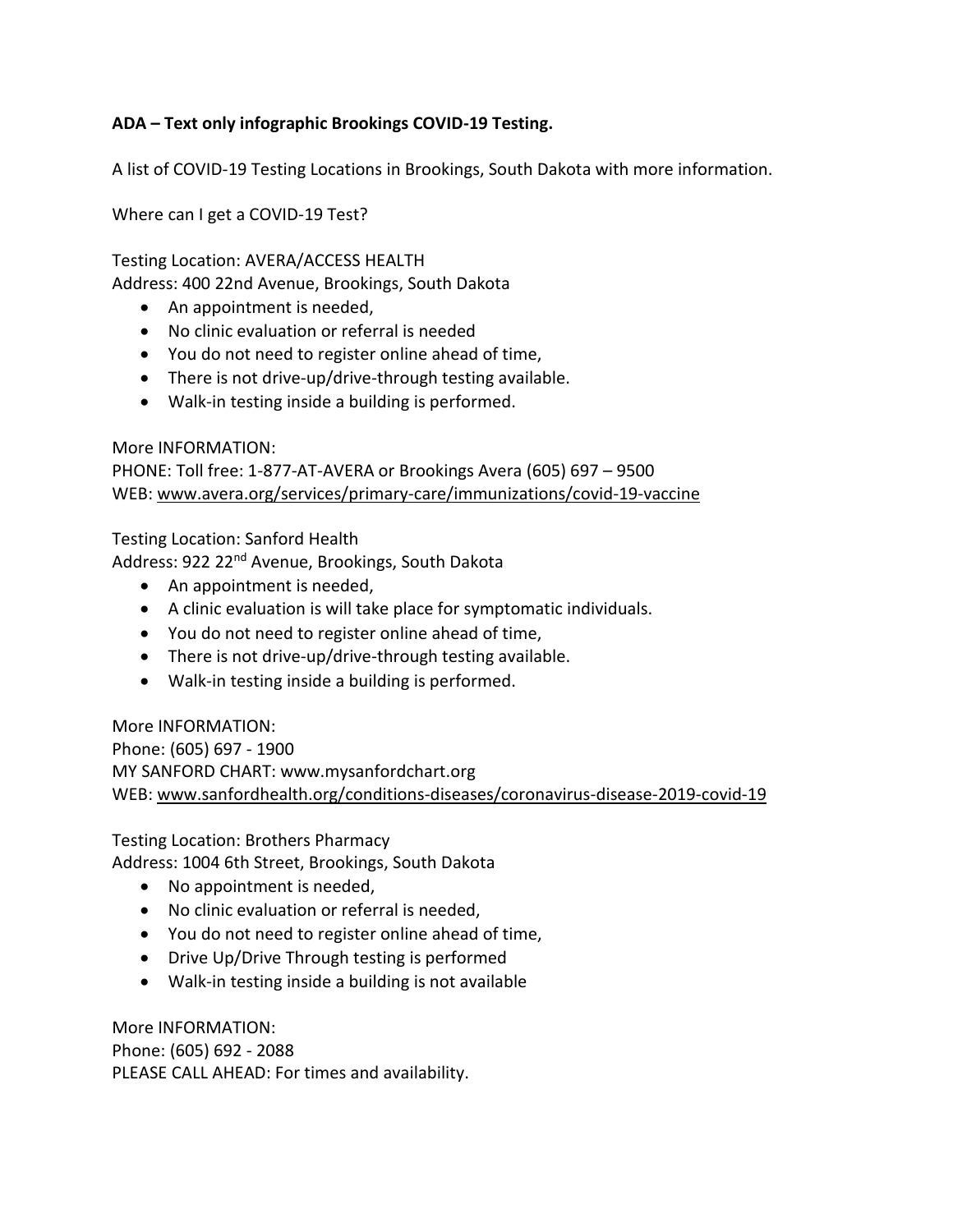Testing Location: Quick Care Address: 722 22nd Avenue, Brookings, South Dakota

- No appointment is needed,
- No clinic evaluation or referral is needed,
- You do not need to register online ahead of time,
- Drive Up/Drive Through testing is not available
- Walk-in testing inside a building is performed.

More INFORMATION: Phone: (605) 692 - 8484 WEB: [www.quickcaresd.com/contact.html#brookings](http://www.quickcaresd.com/contact.html#brookings)

Testing Location: Hy-Vee Pharmacy Address: 790 22<sup>nd</sup> Avenue, Brookings, South Dakota

- An Appointment is needed
- No clinic evaluation or referral is needed,
- You need to register online ahead of time,
- Drive Up/Drive Through testing is performed
- Walk-in testing inside a building is not available

More INFORMATION: Phone: (605) 692 - 7311 WEB: www.doineedacovid19test.com/Brookings\_SD\_1349.html

Testing Location: SDSU (South Dakota State University) (Available for students, faculty, & Staff of SDSU Only) Address: West Side of Dana J. Dykhouse Football Stadium, SDSU Campus, Brookings, South Dakota

- No appointment is needed,
- No clinic evaluation or referral is needed,
- You do not need to register online ahead of time, however, you may do so if desired, you will be asked to register online via arrival.
- Drive Up/Drive Through testing is performed
- Walk-in testing inside a building is not performed

## PHONE: (605) 688 – 5727

WEB: www.sdstate.edu/jacksrback/covid-19-testing-information

Testing Location: South Dakota Department of Health